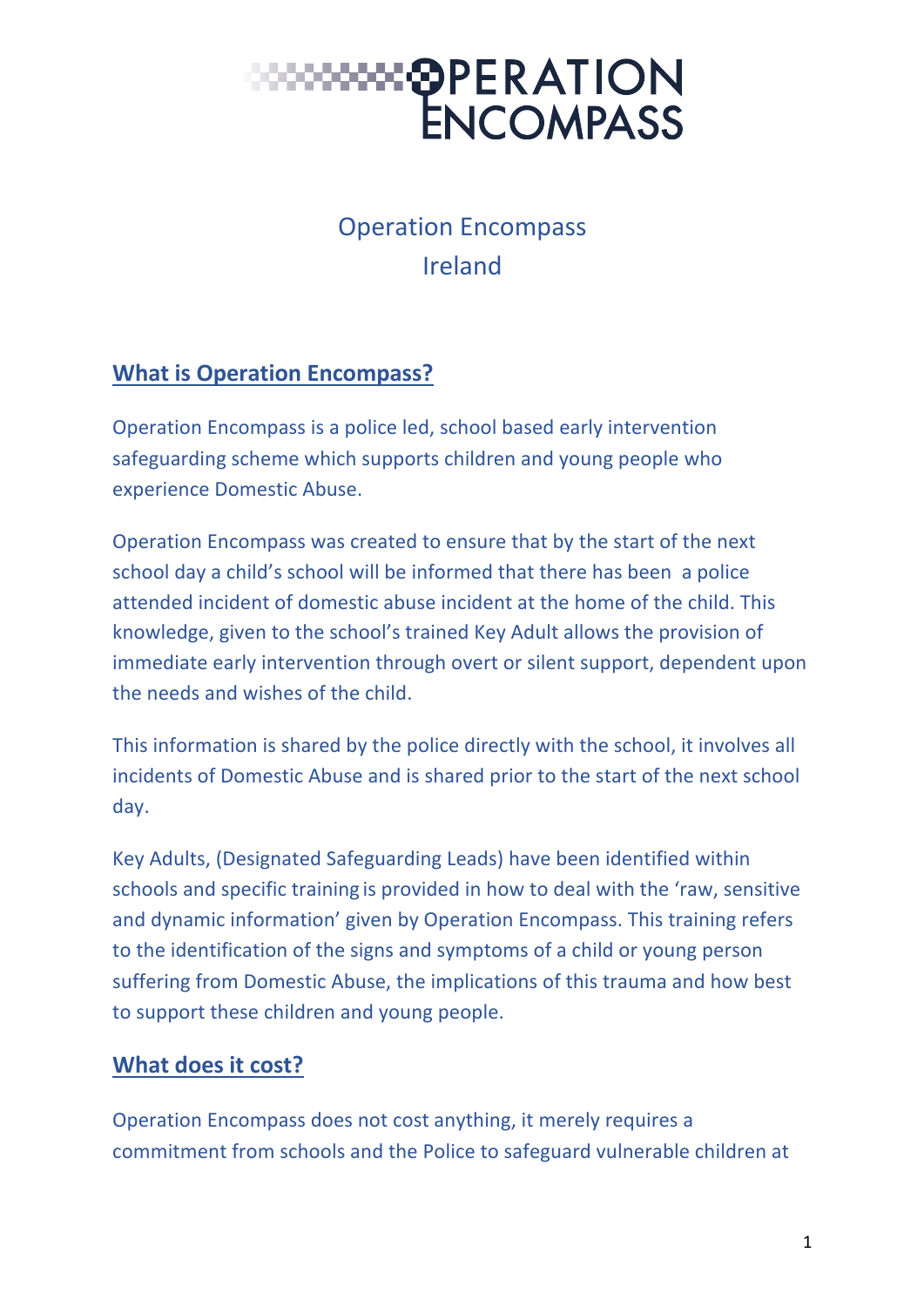the earliest possible opportunity and a change in protocols.

Free online training for schools is available from Operation Encompass.

#### **Why Operation Encompass?**

There is a wide-ranging body of research which has evidenced the damage done to children who live in homes where there is Domestic Abuse.

Experiencing Domestic Abuse is classed as an Adverse Childhood Experience (ACE). Research has shown that for those children reporting ACE scores of 1 or more, experience of domestic violence was the best predictor for higher ACE scores, with 86.0 per cent reporting a score of 4 or more.' We know that the higher your ACE score the higher the risk for later physical and emotional health problems and risk-taking behaviours.

Operation Encompass is the one scheme that supports these children in an immediate manner and by adopting this scheme any Police Force and it's schools is demonstrating it's commitment to these vulnerable children and also joining a community of like-minded forces and schools.

Operation Encompass is established in 40 police forces in England and Wales and in Police Scotland.

Operation Encompass is described as 'early intervention at its best'

The scheme is supported by HM Government, Her Majesty's Inspectorate of Constabulary Fire and Rescue Services, Department for Education and the College of Policing.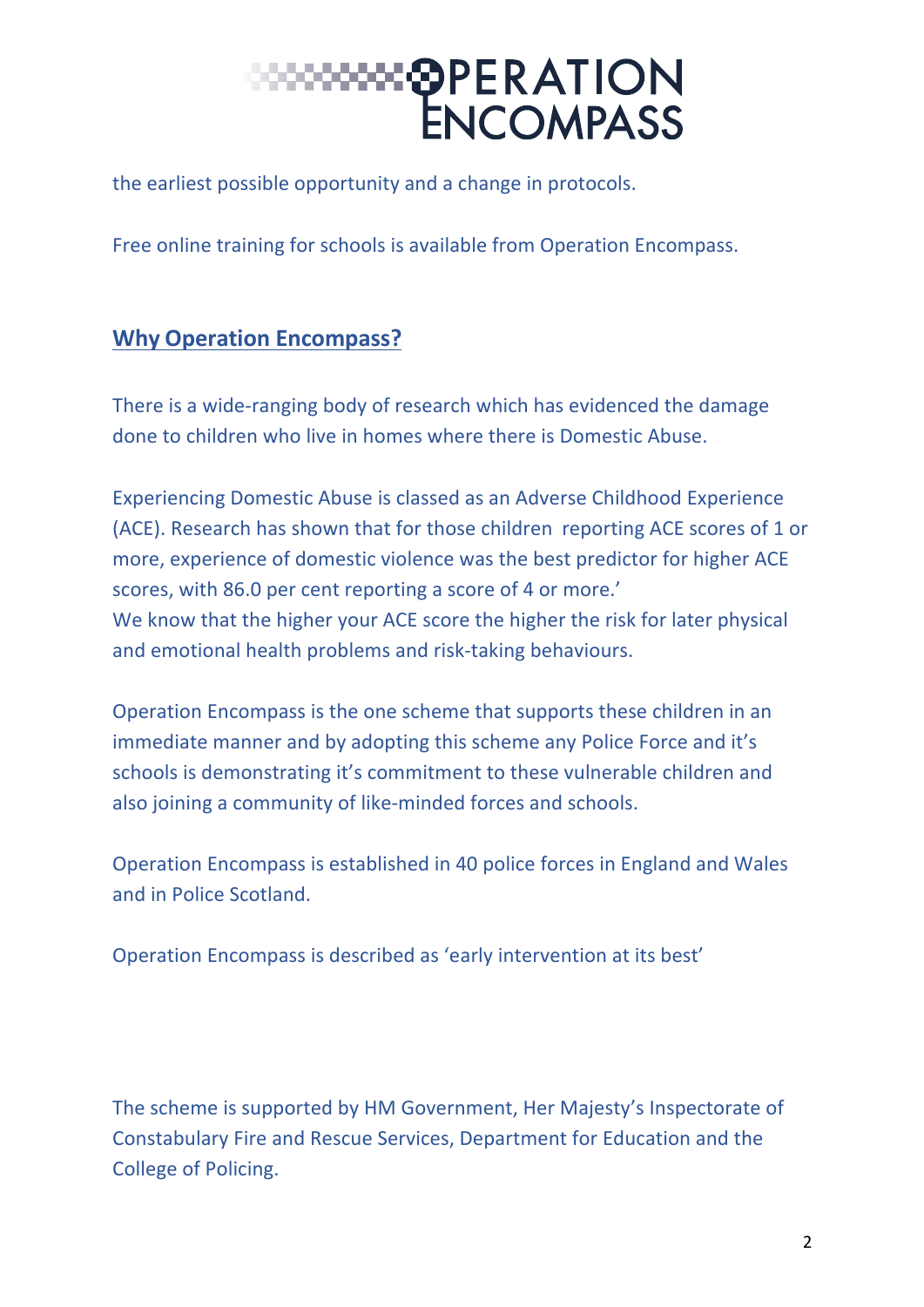Operation Encompass is cited in several UK Government reports.

Operation Encompass features within the non-legislative section of the England and Wales new Domestic Abuse Bill.

Operation Encompass forms part of the government document 'Keeping Children Safe in Education".

Operation Encompass is the Winner of inaugural World Class Policing Awards 2019/2020

#### **Research**

There are several research documents concerning Operation Encompass:

#### **Winchester University September 2019**

'All in all Operation Encompass is a fantastic process and has brought a wide variety of issues relating to domestic abuse to the forefront of contemporary society. It has not only supported a large number of children so far, it has also began to implement changes within the school curriculum to help children to understand the differences between healthy and unhealthy relationships. In time Operation Encompass should be come a mandatory law within all schools and police services around the country in order to support every child who falls victim to domestic abuse.'

#### **Southampton University 2019**

#### **Awareness of DVA and identification of children**

'The Operation Encompass (OE) scheme was often discussed as a successful means of increasing awareness and understanding. For police, the process of being trained in OE increased awareness of the importance of their role in supporting DVA, as well as better understanding of the parameters of

secure data sharing. For schools, OE alerts were vital in bringing families and children to light who might not have been on their radar without an OE notification.'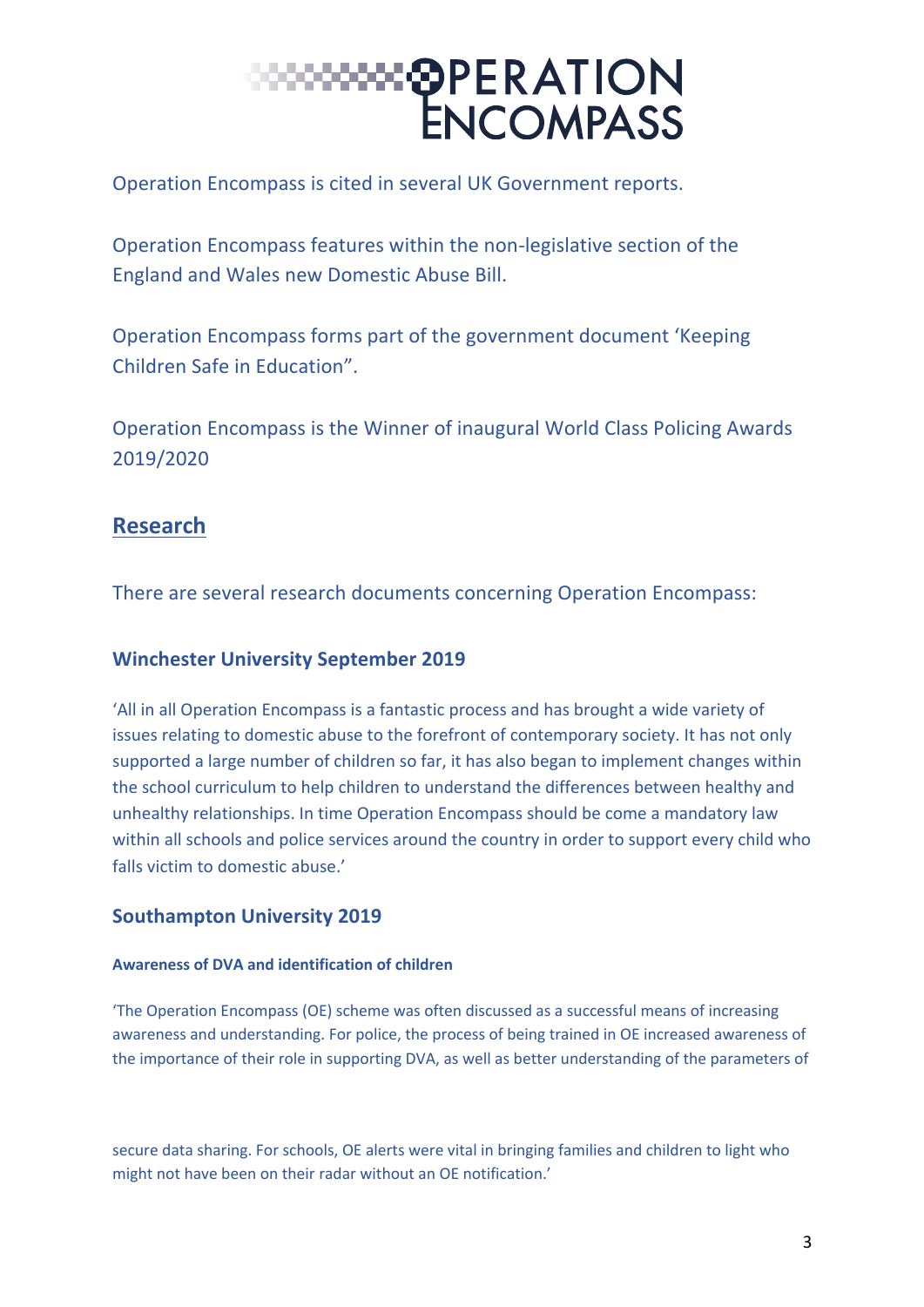*Well overwhelmingly all of the schools have said that they're now more aware of more families, who they weren't aware of before. So as part of the review, I asked them 66 responses from 250 schools, which is a really good response. And I asked them about what was the value of Operation Encompass. And .... overwhelmingly they just said they were now more aware of domestic abuse, they were now more aware of the prevalence, they were more aware of those families that they didn't think, if you like, were involved in domestic abuse.* P3, Police OE Lead

'While schools discussed how they could often spot children who were struggling, due to changes in presentation or behaviour, OE notifications added context to these changes, and also brought to light the children who did not present differently following an incident of DVA. In some cases, school DSLs also highlighted the usefulness of OE notifications for challenging their assumptions and stereotypes about different families and children.'

*Yes, the first one, because you do, you realise your own prejudices, you open this, you see 'Operation Encompass and the first one, you might not have completely nailed down, but you've got a vague idea of who you think, the children who you're not going to be surprised if it's them. And there's children you're going to think, 'What the heck?' and that was my first one. Do you know, when I've no idea at all. So that's when you thought 'this is a good thing', because, actually, I think I would have put her on the list of the top ten most likely to ever have not raised an Encompass alert, so that shows you your own prejudices if you like.* S2, Headteacher, DSL

'As part of building a bigger picture, the OE scheme also provided useful data on prevalence of DVA cases where police had been present, as well as demographic information and information on repeat cases. Schools who received repeated OE notifications for one child, could use this information to support the escalation of safeguarding provision of that child and their family.'

*[OE] is a really good lens to understand, the level of children suffering from domestic abuse, but also the links between the repeat victims as well. So, I think schools are seeing that now. So, there are some people who have been witnessing 5, 6, 7, and then there's questions then, which ties it up really nicely, is that, through the data education will be thinking 'oh hang on a minute I'll just check. Are they part of a care and support plan?'* 

#### **Newman University May 2019**

'Operation Encompass signifies changes to the way DA is going to be reported, and for whom schools will be expected to deliver support and intervention.

With the introduction of Operation Encompass, agencies such as police have indicated that education is a universal agency that children and young people have access to. Schools can address a direct consequence of an incident of DA (for example lack of breakfast or sleep) but now need to consider how to address any resulting psychological trauma.'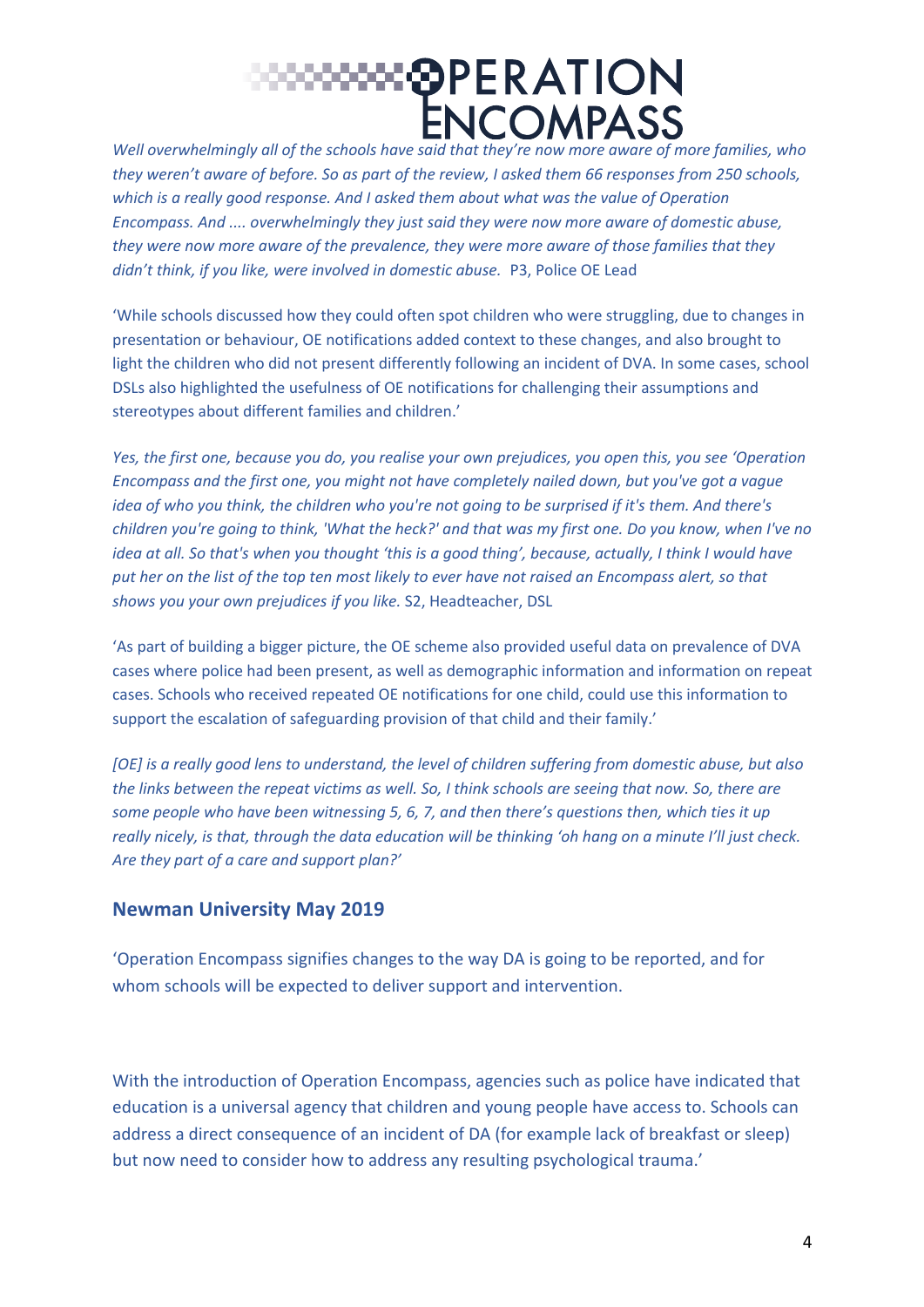### ःःःःः⊗PERATION ENCOMPASS

#### **Teesside University 2017**

'Overall, the evaluation of Operation Encompass in Hartlepool has found a consensus view that there is a clear role for the sharing of information relating to children exposed to or experiencing domestic violence, between police and providers of primary, secondary and further education. Operation Encompass offers a positive opportunity for those providers to support children and young people in ways that are pro-active, non-stigmatising, and underpinned by appropriate child and adult safeguards.

Operation Encompass represents an expansion of remit and responsibly for schools and colleges, into potentially new areas of engagement with families. Many schools and colleges noted that prior to Operation Encompass, even in situations where schools may have an existing social care involvement with a family, domestic violence was often the 'elephant in the room'. As a front line, universal service, with close relationships with children and families, this expanded remit and the commitment to a pro-active involvement with families experiencing domestic violence is to be welcomed. The research has identified multiple strengths of Operation Encompass, not least a genuine shared purpose across educational and social care organisations to utilise this information to support and safeguard children.'

#### **Covid-19 Response**

Geographical areas that are part of Operation Encompass can have access to the Operation Encompass National Teachers' Helpline; a unique service which allows teachers immediate and free access to Educational Psychologists who are able to provide advice in how best to support children who are experiencing Domestic Abuse.

#### **Summary**

Operation Encompass now forms a significant community of police forces and school who have all used the scheme to provide greater support and nurture to those children experiencing DA in their homes.